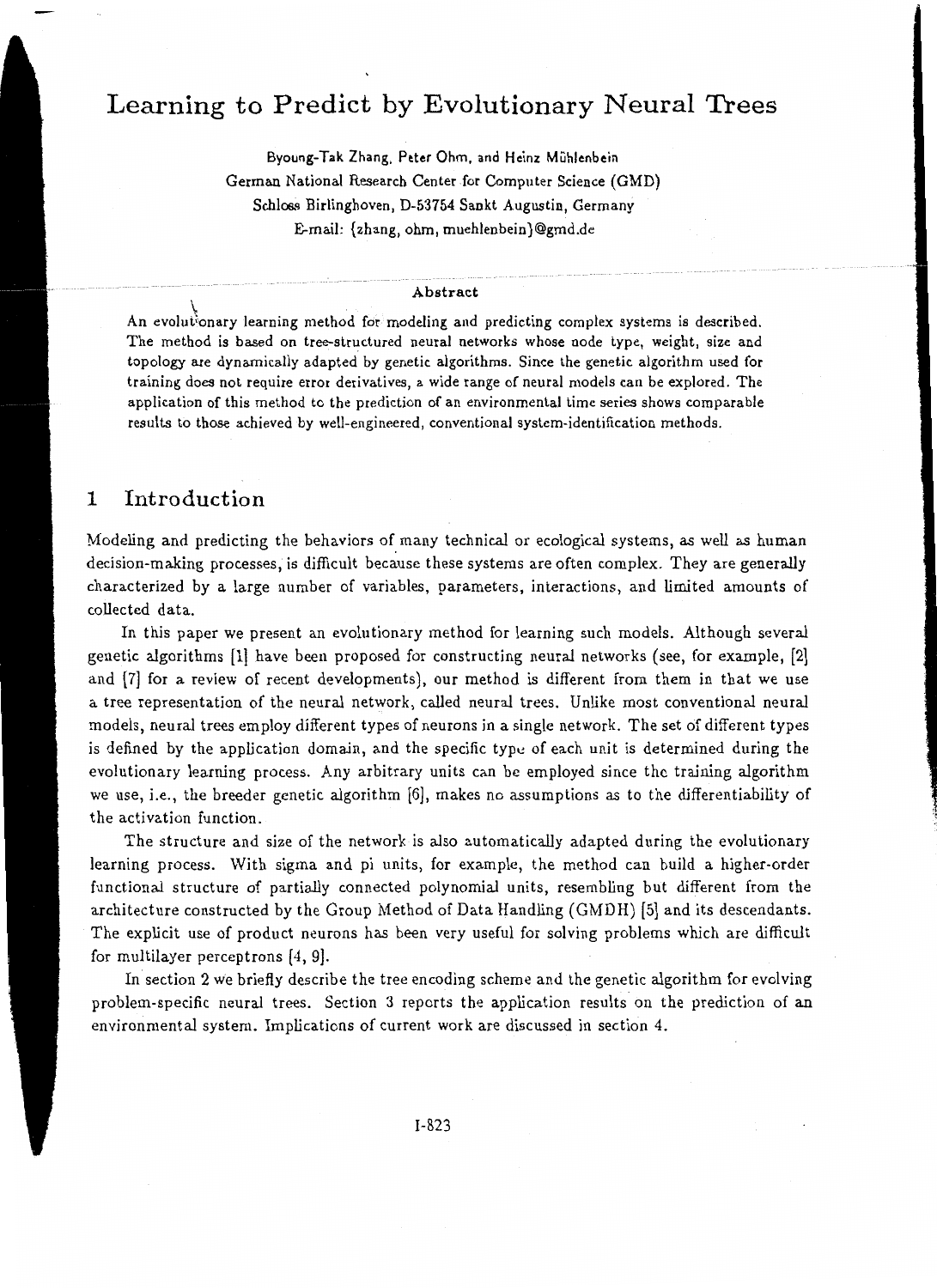#### $\overline{\mathbf{2}}$ Evolutionary Neural Trees

A neural tree consists of a number of artificial neurons connected with weights in a tree structure. The leaves of the tree are elements of the terminal set X of *n* variables,  $X = \{x_1, x_2, \dots, x_n\}$ . The root node of the tree is called the output unit. All the nodes except the input units are non-terminal units. Each non-terminal node *i* is characterized by the unit type  $u_i$ , the squashing function  $f_i$ , the **receptive field**  $R(i)$  **and the weight vector**  $w_i$ **.**  $R(i)$  is the index set of incoming units to unit i and be different from unit to unit.

In the experiments described in the next section, we use sigma  $(S)$  and pi  $(P)$  units, i.e.,  $\bullet_i \in \{\mathbb{S}, P\},$  mixed into the same network. The sigma units compute the weighted sum of the input **Values**  $y_j$  from other units,  $\sum_{j \in R(i)} w_{ij} y_j$ , and the pi units compute the product of their weighted **in**puts,  $\prod_{j\in R(i)} w_{ij}y_j$ . Each squashing function is either a sigmoid function,  $f(x) = \frac{1}{1+e^{-x}}$ , or a. **th**reshold function,  $f(x) = +1$  if  $x > 0$  and  $f(x) = -1$  otherwise. An instance of the sigma-pi neural tree is:

$$
(S_1 w_{10}w_{11} (S_2 w_{20} w_{21} (x_2) w_{22} (x_3))w_{12} (S_3 w_{30} w_{31} (x_4)w_{32} (P_4 w_{40} w_{41} (x_1) w_{42} (x_3) w_{43} (x_5)))w_{13} (x_1)w_{14} (P_5 w_{50} w_{51} (x_2) w_{52} (x_4) w_{53} (x_5)))
$$

**Notice that although the set of neuron types and external inputs is finite, any arbitrarily large** trees can be generated from them. It can be easily shown that neural trees can represent any feed-forward network with partial connectivity.

For the construction of neural models, we maintain a population  $A$  consisting of  $M$  individuals of variable size. Each individual *Ai* is a neural network represented as neural trees. The initial **population**  $\mathcal{A}(0)$  is created at random. In each generation g, the fitness values  $F_i(g)$  of networks are evaluated and the upper  $r\%$  are selected to be in the mating pool  $B(g)$ . The next generation  $\mathcal{A}(g + 1)$  of M individuals are then created by exchanging subtrees and thereby adapting the size and shape of the network. Mutation changes the node type and the index of incoming units. The best individual is always retained in the next generation so that the population performance does not descrease as generation goes on (elitist strategy). Between generations the network weights are adapted by a stochastic hill-climbing search. This search method is based on the breeder genetic **algorithm** [6], in which the step size  $\Delta w$  is determined with a random value  $\epsilon \in [0, 1]$ :

$$
\Delta w = R \cdot 2^{-\epsilon \cdot K}, \qquad (1)
$$

where R and K are constants specifying the range and slope of the exponential curve. This method proved very robust for a wide range of parameter-optimization problems. The fitness *Fi* of the individuals *Ai* is defined as

$$
F_i = F(D|A_i) = \frac{E(D|A_i)}{m \cdot N} + \frac{C(A_i)}{N \cdot C_{max}},
$$
\n(2)

where  $m$  is the number of outputs, and  $N$  is the number of training examples. The first term expresses the error penalty  $E(D|A_i)$  for the training set. The second term penalizes the complexity  $C(A_i)$  of the network. This evaluation measure prefers simple networks to complex ones and turned out to be important for achieving good generalization [8, 9].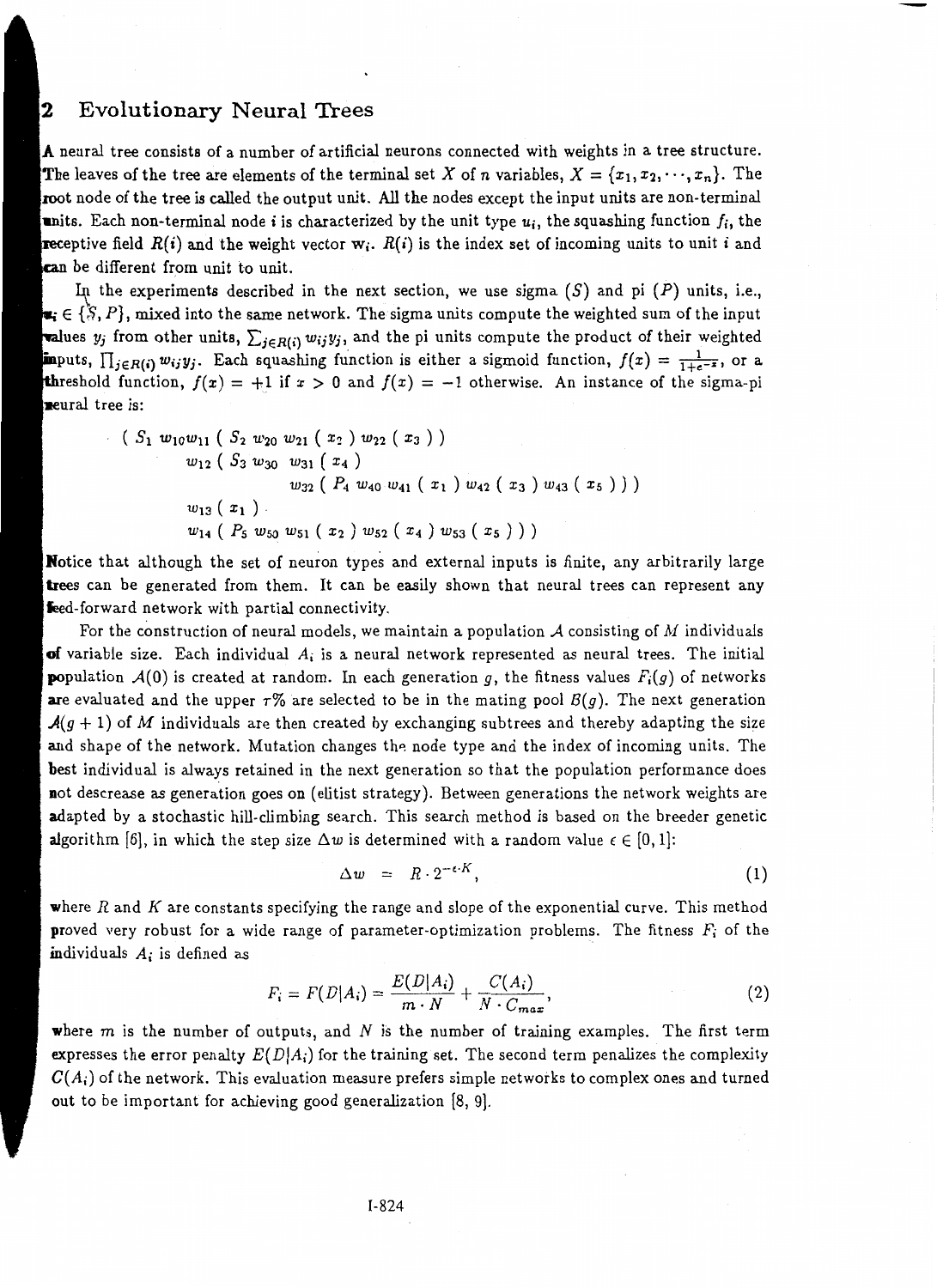### 3 Predicting an Environmental Time Series

In recent years, system identification and time-series prediction have received much attention as promising application areas of neural networks. The task we have chosen for the demonstration of evolutionary neural trees involves an environmental system in the Sangamon River, lllinois which is described in more detail in {3]. Our objective here is to predict nitrate levels a week ahead in the watersheds of the river from the previous values. The original study in the literature also aims at gjving some indication of the biochemical and physical relationships among the variables and of the controllability of the system. The training data is based on the nitrate-nitrogen levels during the period from January 1, 1970, to December 31, 1971, graphed in Figure 1 (left). The sampling interval is one week. The training set is generated from this series using a time lag of 4. The initial population of the genetic algorithm was created by randomly generating neural trees with a branching factor up to four and maximum depth of four also. 50% of the units were randomly chosen as sigma units and the rest as pi units. During evolution, however, sigma units usually survived more often than the pi units did. Using the weight interval of  $[-10, +10]$ , the best solutions after 300 generations contained on average 10 hidden units in three layers. An example of one~step ahead prediction performance for the training data is shown in Figure 1 (right) whose mean square error is 0.0104. To test the predictive accuracy of the neural tree models constructed by the evolutionary algorithm, unseen data for the same watershed for 1972 was used. The measured and predicted outputs for this test data are plotted in Figure 2. As can be seen in the figure, the nitrate levels for the following week was predicted relatively well, considering the sparseness of the training data. This result is as good as that obtained by the well-engineered GMDH algorithm {3].



Figure 1: *Performance for the training data: (left) measured, (right) one-step ahead prediction.* 



Figure 2: *Performance for the unseen data: (left) measured, (right) one-step ahead prediction.*